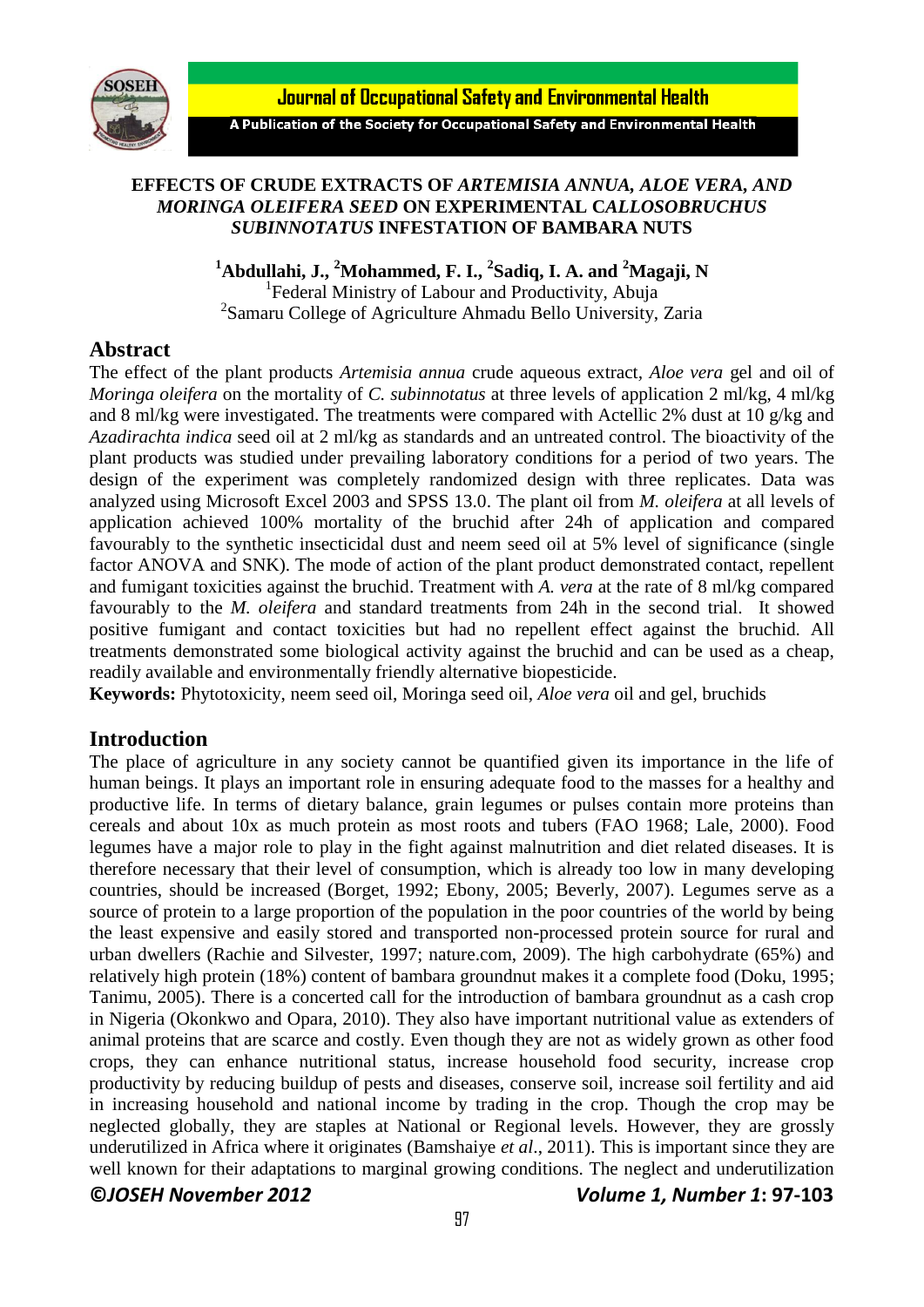### **Abdullahi, J., Mohammed, F. I., Sadiq, I. A. and Magaji, N (2012). Effects of crude extracts of Artemisia annua, Aloe vera, and Moringa oleifera seed on experimental Callosobruchus subinnotatus infestation of Bambara nuts**

of foods like bambara groundnuts can lead to genetic erosion which depletes gene pool available for natural selection processes and at the same time increases the vulnerability of agricultural crops to sudden and abrupt changes in climate or weather, or to appearances of new pests and diseases. The unpredictable climate in Africa highlights the importance of hardy crops as bambara groundnut (Danida, 2012). Generally, the crop is relatively tolerant to insect pests and diseases and loss is mostly found in storage. The bruchid *Callosobruchus subinnotatus* is regarded as its most important storage pest in Africa**.**

# **Materials and Methods**

**Experimental Treatments on** *C. subinnotatus* Pic.:Two hundred and fifty grammes each of prefumigated bambara groundnut was placed in plastic containers and the plant products were applied at the rates of 2.0, 4.0 and 8.0 ml/kg (i.e. 0.5, 1.0 and 2.0ml/250g bambara groundnuts). Actellic 2.0% dust [Pirimiphos-methyl] was applied at the rate of 10 g/kg. Neem oil used as a standard was applied at the recommended dose of 2 ml/kg. There is an untreated control. Five pairs of day old adult (0-24 hr old) *C. subinnotatus* were placed in each treatment. The design was Completely Randomized Design and each treatment was replicated three times. Mortality readings for the bruchids were taken at 24, 48 and 72 hours after application of treatment. Thereafter readings were taken at weekly intervals for two weeks. This was done by sieving out the insects, counting and removing dead ones. The live ones were returned to their respective Kilner jars. Data obtained was analyzed using the one-way analysis of variance and differences between means were compared at the 5% level of probability with Student's Newman's Keuls (SNK).

## **Bioactivity of Test Materials on** *C. subinnotatus* Pic.

*Contact Mode of Action***:** 0.5μl of test materials was topically applied dorsally to the thorax of ten adult day old *C. subinnotatus* of both sexes using a micro applicator. The insects were then transferred to 50 g of the culture media and observed daily for a week [Liu and Ho, 1999]. Distilled water was used as control.

*Fumigant Mode of Action***:** Filter papers were impregnated with 25 μl of the test materials with distilled water as control and placed on the underside of a clean glass specimen bottle (capacity 55ml) containing ten day old adult bruchids [five pairs] and screwed tightly. These were incubated for 24 hours. After 24 hours, the insects were then transferred to clean specimen bottles containing some culture media [50g] and observed for a week as described by Liu and Ho (1999).

*Repellency Action***:** Half filter paper (Whatman No. 40, 9 cm diameter filter paper) discs were prepared and 750 μl of each of the treatment or distilled water as control was added to each half disc, each treated half was attached lengthwise, edge to edge to a control half disc with a thin strip adhesive tape and placed in a Petri dish. The orientation of the seam was changed in the replicates to avoid the effect of any external directional stimulus affecting the distribution of the insects (Macdonald *et al*., 1970; Telukder and Howse, 1993; 1995; Liu and Ho, 1999). Twenty adult day old *C. subinnotatus* were released in the middle of each filter paper circle and transparent netted cloth was placed on top for ventilation and visibility. Each treatment was replicated five times. The number of insects that settled on each half of the filter paper were counted after one hour and then at hourly intervals for five hours.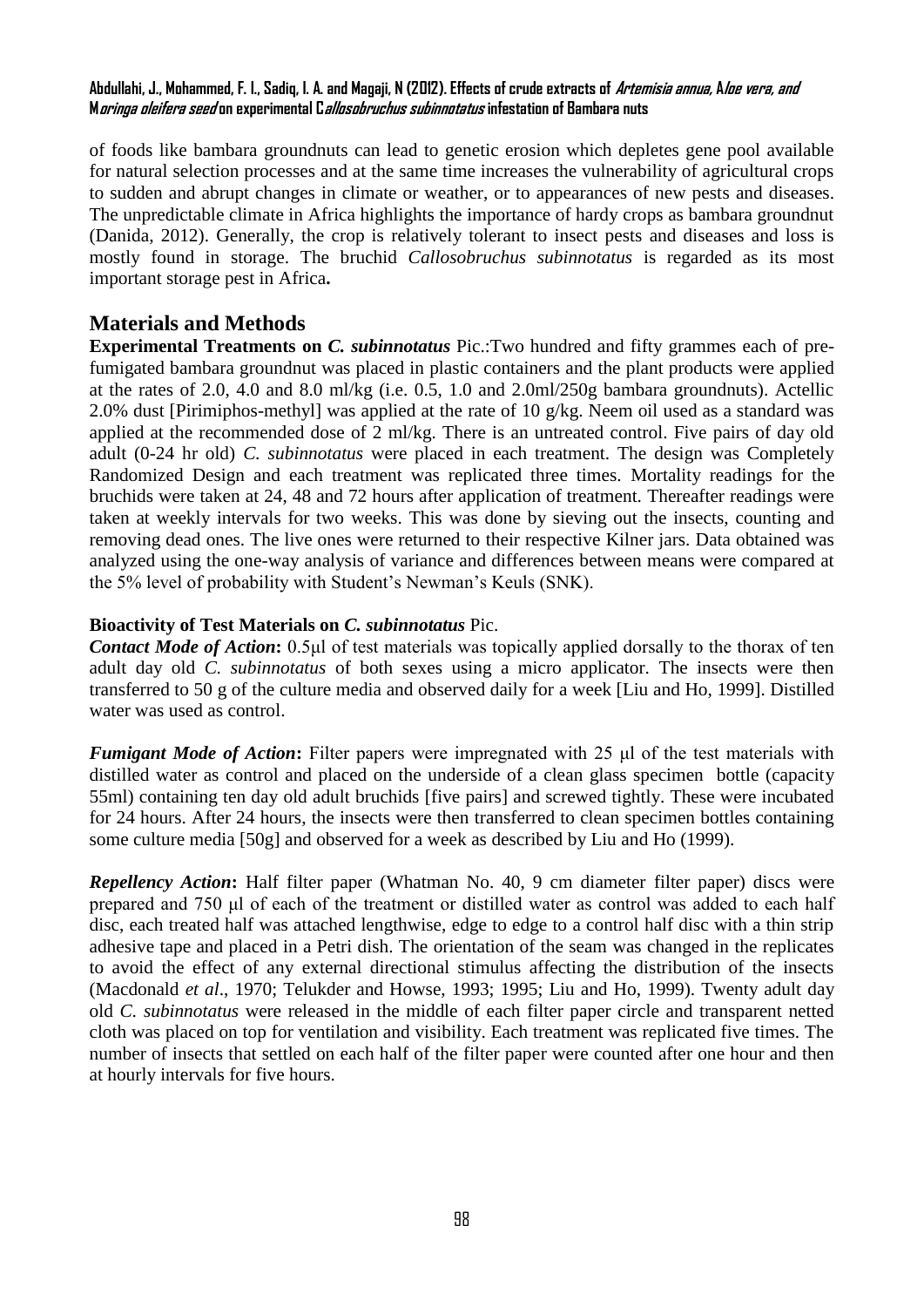The average counts were converted to percentage repellency (PR) using the formula of Telukder and Howse [1993; 1995].

$$
PR = 2(c-50)
$$
  
% R = NC-Nt x 100  
NC + Nt

Where **Nc** is number of insects on the untreated (control) half of the disc; **Nt** is the number of insects on the treated half of the disc ; **c** is the percentage of insects on the untreated half of the disc. Positive values will express repellency and negative values attractancy. The data (PR) was analyzed using ANOVA and DNMRT after transforming them into arcsine percentage values.

## **Results and Discussions**

*Mortality Studies*: When analysed using single factor (One-way) ANOVA and means separated using SNK at the 5% level of probability in the first year of the trial, the effect of treatments on the mortality of *C. subinnotatus,* from 24 hours after treatment showed that the standards Actellic and neem caused significant mortality of the bruchid that was statistically not different from each other (P>0.05) in both years of the experiment (Tables 1 and 2). The oil treatment of *M. oleifera* at all the three levels under investigation caused mortality of the bruchid that compared favourably to the standard treatments with neem and Actellic  $(P> 0.05)$  in both years (Tables 1 and 2) and was statistically higher than the other treatments  $(P<0.05)$ . This indicates that the environmentally friendly oil of *M*. *oleifera* can be used for the control of the bruchid at the lower application rate of 2 ml/kg seed. This agrees with a later study on the flour moth pupa where it caused significant mortality (De Oliveira *et al*., 2011) and on the mosquito *Aedes aegytii* in Pakistan where significant control was achieved using the oil (Ashraq and Ashraq, 2012). The treatments of *A. annua* and *A. vera gel* and the untreated control did not compare favourably to the standards (P<0.05) and were not significantly different from each other (P>0.05) in the first year. One week after treatment, all the treatments and untreated control at the application compared favourably to the standard treatments and *M. oleifera* in causing the mortality of the bruchid. The plant product *A. vera* gel may be used as a plant based pesticide for the control of the bruchid at the higher rate of 8 ml/kg but may require longer exposure period for it to cause mortality. This may not however protect the grains from oviposition by the bruchid. Seventy two hours after introducing adult *C. subinnotatus*  on bambara groundnuts treated with the plant products, those treated with *M. oleifera* (2, 4 and 8 ml/kg), *G. arborea* (2 and 4 ml/kg), *A. annua* (4 and 8 ml/kg) caused mortality of the bruchid that was comparable to the standard treatments (P>0.05). By the first week of investigation into the effect of the plant products on the mortality of the bruchid, were not significantly different from each other when compared using SNK at the 5% level of probability. When analysed using single factor (One-way) ANOVA and means separated using SNK at the 5% level of probability in the second trial, the effect of treatments on the mortality of *C. subinnotatus,* from 24 hours after treatment showed that the standards, Actellic and neem caused significant mortality of the bruchid that was statistically not different from each other P>0.05) just like in the first trial (Table 2). The oil treatment of *M. oleifera* at all the three levels under investigation (2, 4, and 8 ml/kg bambara groundnut seed) caused mortality of the bruchid that compared favourably to the standard treatments with neem and Actellic  $(P> 0.05)$  (Table 1).

Results from 48 hours post application of plant materials indicated that treatments of *A. vera* at application rate of 8 mg/kg bambara groundnut seed showed comparable performance to the standards and *M. oleifera* at all three levels of application by not being significantly different from each other  $(P>0.05)$ .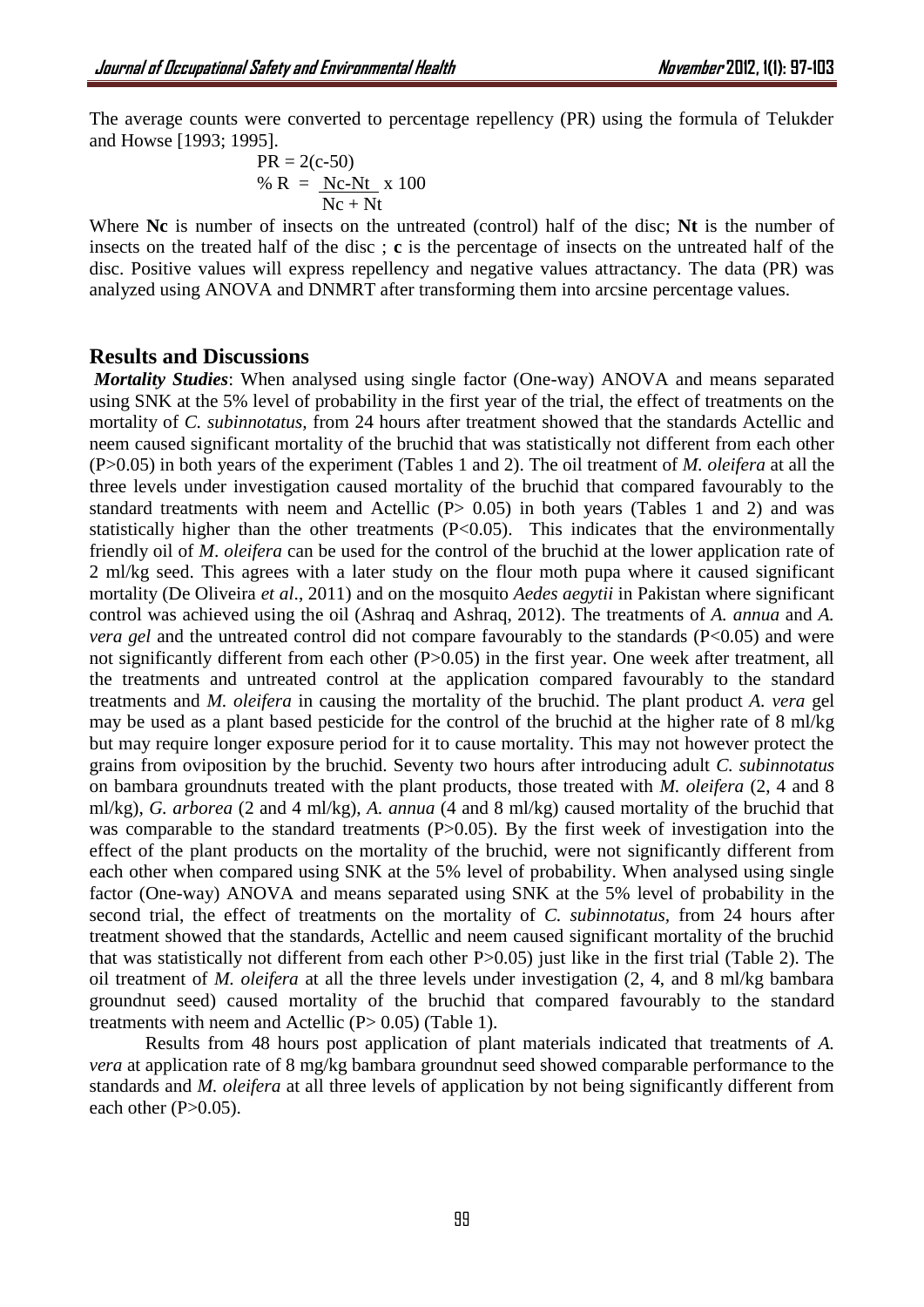**Abdullahi, J., Mohammed, F. I., Sadiq, I. A. and Magaji, N (2012). Effects of crude extracts of Artemisia annua, Aloe vera, and Moringa oleifera seed on experimental Callosobruchus subinnotatus infestation of Bambara nuts**

| <b>Treatment</b> | 24 Hours         | <b>48 Hours</b> | <b>72 Hours</b> | <b>One week</b> | <b>Two weeks</b> |
|------------------|------------------|-----------------|-----------------|-----------------|------------------|
| A. vera cocl     | .00 <sup>°</sup> | .33             | ab<br>2.67      | ab<br>6.33      | ab<br>7.00       |
| Control          | .00 <sub>1</sub> | ba<br>.67       | ab<br>2.67      | ab<br>5.67      | ab<br>6.67       |
| A. annua cocl    | .33 <sup>2</sup> | bac<br>2.00     | ab<br>4.00      | ab<br>8.00      | 9.33             |
| A. vera coc3     | a<br>.67         | bc<br>1.67      | ab<br>3.00      | ab<br>6.00      | $9.33^{b}$       |
| A. annua coc3    | 1.67             | 4.00            | abc<br>6.00     | ab<br>8.00      | 10.00            |
| A. vera coc2     | 2.00             | bac<br>3.00     | ab<br>3.67      | ab<br>5.33      | ab<br>6.00       |
| A. annua coc2    | 2.00             | bac<br>3.00     | abc<br>5.00     | ab<br>8.33      | 10.00            |
| Neem             | 8.67             | 10.00           | 10.00           | 10.00           | 10.00            |
| Actellic         | 9.67             | 10.00           | 10.00           | 10.00           | 10.00            |
| M. oleifera coc1 | 10.00            | 10.00           | 10.00           | 10.00           | 10.00            |
| M. oleifera coc2 | 10.00            | 10.00           | 10.00           | 10.00           | 10.00            |
| M. oleifera coc3 | 10.00            | 10.00           | 10.00           | 10.00           | 10.00            |

Table 1: First Year Study on the Effect of Test Materials on the Mortality of *C. subinnotatus*

Means separated by the same letter within the same column are not statistically different from each other SNK (P=0.05). Legend:  $\cot 1 = 0.5$ m (g) $1/kg$ ,  $\cot 2 = 1.0$ ml (g) $/kg$ ,  $\cot 3 = 2$ ml (g) $/kg$ 

| Table 2: Second Year Study on the Effect of Test Materials on the Mortality of C. subinnotatus |  |  |  |
|------------------------------------------------------------------------------------------------|--|--|--|
|                                                                                                |  |  |  |

| <b>Treatment</b> | 24hrs               | 48hrs      | 72hrs            | <b>1week</b> | 2weeks            |
|------------------|---------------------|------------|------------------|--------------|-------------------|
| AloeCoc1         | a<br>$0.00^{\circ}$ | ab<br>1.67 | 1.67             | a<br>1.67    | 1.67              |
| <b>Blank</b>     | 0.33                | 1.33       | 2.67             | 5.00         | 7.33              |
| ArtmCoc1         | ab<br>2.00          | ac<br>4.67 | bc<br>7.00       | 9.33         | 10.00             |
| ArtmCoc3         | 1.33ab              | 3.0ab      | 5.0 <sub>b</sub> | 8.ab         | 10.0 <sub>b</sub> |
| AloeCoc3         | bc<br>4.00          | 10.00      | 10.00            | 10.00        | 10.00             |
| AloeCoc2         | ab<br>2.00          | ab<br>3.00 | 6.00             | 8.67         | 9.00              |
| ArtmCoc2         | ab<br>3.00          | 5.00       | bc<br>7.00       | 8.67         | 10.00             |
| Neem             | 9.00                | 10.00      | 10.00            | 10.00        | 10.00             |
| Actellic         | 10.00               | 10.00      | 10.00            | 10.00        | 10.00             |
| MoriCoc1         | 10.00               | 10.00      | 10.00            | 10.00        | 10.00             |
| MoriCoc2         | 10.00               | 10.00      | 10.00            | 10.00        | 10.00             |
| MoriCoc3         | 10.00               | 10.00      | 10.00            | 10.00        | 10.00             |

Means separated by the same letter within the same column are not statistically different from each other LSD  $(P=0.05)$ 

Mortality caused by the different treatments from 72 hours showed that *A. annua* at the application rate of 8 ml/kg seed compared favourably to the standards. However, the untreated control and treatment with *A. vera* at the application rate of 2 ml/kg did not compare to the standards and were statistically different from the standards (P<0.05). When tested at the 5% level of probability and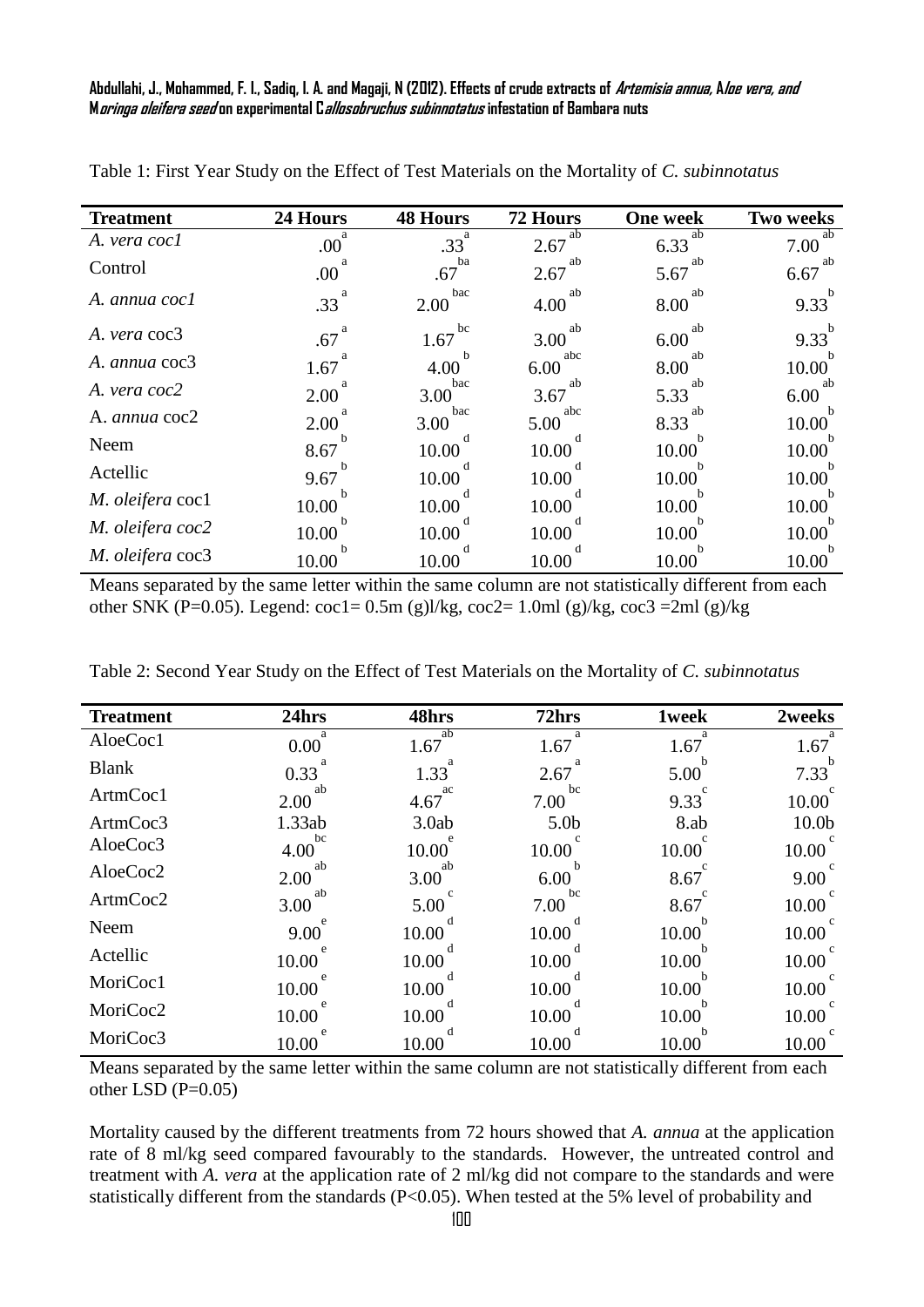means compared using SNK, results for the first week post treatment showed all the treatments at the different levels performing comparatively similar (P>0.05) except for the untreated control and *A. vera* at application rate of 2 mg/kg, which were not similar to the other treatments (P< 0.05) and were significantly different from each other  $(P<0.05)$ . Results for the second and third weeks showed all the treatments including the untreated control not being statistically different from each other (P>0.05) and all being statistically higher than treatments of *A. vera* at an application rate of 2 mg/kg.

## **Mode of Action Study**

*Contact toxicity***:** Twenty four hours after topical application of treatments, the synthetic pesticide actellic showed the most significant effect on the bruchid by causing mortality. This compared favourably to treatments with neem seed oil which is statistically comparable to treatments with *M. oleifera* (SNK P= 0.05). Forty eight hours after application, treatments of *A.* vera and *M. oleifera* compared favourably to the standard treatments actellic powder and neem seed oil by causing the mortality of the bruchids that were statistically superior to the treatments with *A. annua* and the untreated control which are not statistically different from each other (Table 3). By the seventh day (166 hrs) of the treatment, all the treatments showed significant control of the bruchids that compared favourably to each other (SNK) at the 5% level of significance and were statistically higher than the untreated control.

|                          |                   | Mean number of dead insects/hours post application |                   |                    |                   |                   |                   |
|--------------------------|-------------------|----------------------------------------------------|-------------------|--------------------|-------------------|-------------------|-------------------|
| Treatment                | 24                | 48                                                 | 72                | 96                 | 120               | 144               | 168               |
| A.vera                   | $2.33^{\circ}$    | $7.33^{a}$                                         | $9.0^{\text{a}}$  | $9.33^{ab}$        | $9.33^{a}$        | $9.67^{\text{a}}$ | a<br>10.0         |
| A.annua                  | $0.33^{\circ}$    | $0.67^b$                                           | $0.67^{b}$        | 1.67 <sup>cd</sup> | $3.0^\circ$       | 6.0 <sup>b</sup>  | 8.33 <sup>a</sup> |
| M. oleifera              | $4.67^{b}$        | $8.33^{a}$                                         | 9.33 <sup>a</sup> | 10.0 <sup>a</sup>  | 10.0 <sup>a</sup> | 10.0 <sup>a</sup> | 10.0 <sup>a</sup> |
| Neem                     | $7.67^{ab}$       | 10.0 <sup>a</sup>                                  | 10.0 <sup>a</sup> | 10.0 <sup>a</sup>  | 10.0 <sup>a</sup> | 10.0 <sup>a</sup> | 10.0 <sup>a</sup> |
| Actellic                 | 10.0 <sup>a</sup> | 10.0 <sup>a</sup>                                  | 10.0 <sup>a</sup> | 10.0 <sup>a</sup>  | 10.0 <sup>a</sup> | 10.0 <sup>a</sup> | 10.0 <sup>a</sup> |
| <b>Untreated Control</b> | 0.0 <sup>c</sup>  | 0.0 <sup>b</sup>                                   | $0.0^\circ$       | $0.33^d$           | $0.33^d$          | $0.67^{\circ}$    | $0.67^{b}$        |
| $SE \pm$                 | $0.66 \pm$        | $0.66 \pm$                                         | $0.64 \pm$        | $0.66 \pm$         | $0.73 \pm$        | $0.81 \pm$        | $0.88 +$          |

**Table 3:** Contact Toxicity of Treatments on *C. subinnotatus*

Means followed by the same letter within each column are not significantly different  $(P>0.05)$ SNK.

**Table 4:** Mean Fumigant Toxicity Effect of Treatments on *C. subinnotatus*

| <b>Treatment</b>  | <b>First trial</b>    |                   | Second trial          |                   |  |
|-------------------|-----------------------|-------------------|-----------------------|-------------------|--|
|                   | Hours after treatment |                   | Hours after treatment |                   |  |
|                   | 72                    | 120               | 72                    | 120               |  |
| A. vera           | 8.0 <sup>a</sup>      | 10.0 <sup>a</sup> | 10.0 <sup>a</sup>     | 10.0 <sup>a</sup> |  |
| A. annua          | 7.0 <sup>ab</sup>     | 7.0 <sup>a</sup>  | 4.0 <sup>cb</sup>     | 10.0 <sup>a</sup> |  |
| M. oleifera       | 10.0 <sup>a</sup>     | 10.0 <sup>a</sup> | $5.0^{\rm b}$         | 10.0 <sup>a</sup> |  |
| Neem              | 10.0 <sup>a</sup>     | 10.0 <sup>a</sup> | 9.0 <sup>a</sup>      | 10.0 <sup>a</sup> |  |
| Actellic          | 10.0 <sup>a</sup>     | 10.0 <sup>a</sup> | 10 <sup>a</sup>       | 10.0 <sup>a</sup> |  |
| Untreated control | $5.0^{\rm b}$         | 9.0 <sup>a</sup>  | 1.0 <sup>d</sup>      | 3.0 <sup>b</sup>  |  |
| $SE \pm$          | $0.88 \pm$            | $0.97 \pm$        | $0.96 \pm$            | $0.94 \pm$        |  |

Means separated by the same letter within the same column are not statistically different from each other SNK  $(P=0.05)$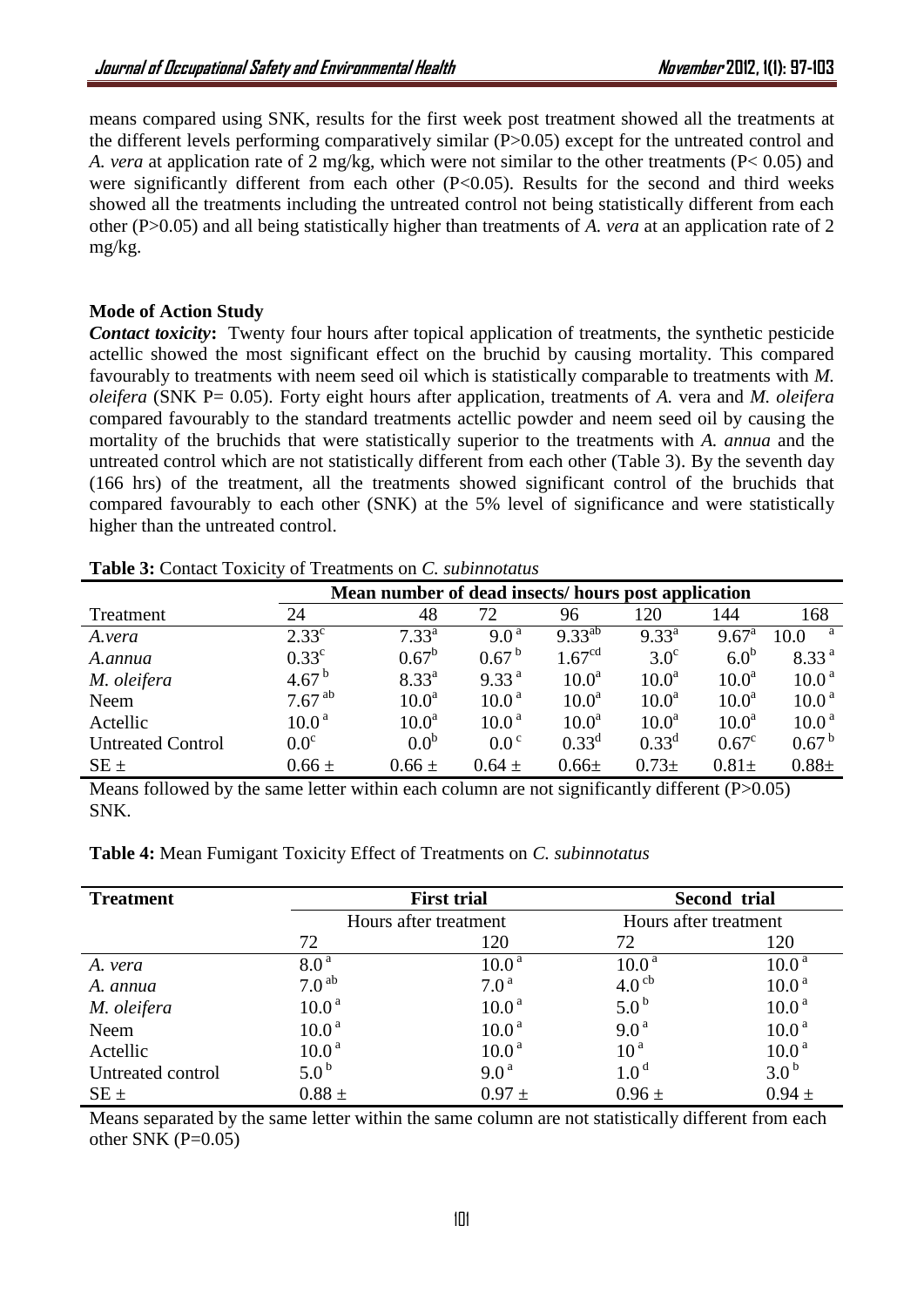**Abdullahi, J., Mohammed, F. I., Sadiq, I. A. and Magaji, N (2012). Effects of crude extracts of Artemisia annua, Aloe vera, and Moringa oleifera seed on experimental Callosobruchus subinnotatus infestation of Bambara nuts**

| <b>Table 5:</b> Result of Duncan New Multiple Range Test (Using SAS 9.0 Statistical Software) |                          |                       |  |  |
|-----------------------------------------------------------------------------------------------|--------------------------|-----------------------|--|--|
| <b>Treatment</b>                                                                              | <b>Mean % Repellency</b> | <b>Mode of action</b> |  |  |
| A. vera                                                                                       | $-13.8$                  | Non repellent         |  |  |
| A. annua                                                                                      | $-10$                    | Non repellent         |  |  |
| M. oleifera                                                                                   | 47.2                     | Repellent             |  |  |
| Neem                                                                                          | 43.6                     | Repellent             |  |  |
| Actellic                                                                                      | 55                       | Repellent             |  |  |

*Fumigant Toxicity***:** Fumigant toxicity of the plant materials in the first trial when compared using SNK at the 5% level of significance indicated that all the plant materials under investigation showed significant fumigant toxicity by causing mortality of the bruchids from 24 hrs post treatment which compared favourably to each other and to the standard treatments actellic powder and neem seed oil but are significantly different from the untreated control (table 4). In the second trial, the two standards compared favourably to treatments of *A. vera* and the three treatments showed significantly higher fumigant toxicity to the other treatments and untreated control. Treatments of *M. indica* and *A. annua* compared to each other and are statiscally higher than the untreated control (Table 4). By the  $120<sup>th</sup>$  hour, all the treatments compared favourably to each other and showed fumigant toxicities that are statistically higher than the untreated control (SNK) at the 5% level of significance. This is indicating that the plant materials potency may be enhanced when used in an airtight environment

*Repellent toxicity:* Treatments of *M. oleifera* as well as the standard treatments of actellic 2% dust and neem seed oil showed positive repellency whereas treatments of *A. annua* and *A. vera* were non-repellent in their mode of activity. When compared using the single factor analysis of variance and the transformed means compared using the Duncan New Multiple range Test (Using SAS 9.0 Statistical Software), the treatments were not significantly different from each other (P>0.05) at the 5% level of significance (Table 5).

## **References**

Ashraq, M; Wakil, W. and Ashraq, U. (2012). Insecticidal Property of *Moringa* 

*oleifera* Seed extract against a dengue fever vector *Aedes aegytii* (Diptera: Culicidae) in Faisalabad, Pakistan. [www.apjtb.com/press/2012/B181.doc.](http://www.apjtb.com/press/2012/B181.doc) (accessed 17/6/2012).

Bamshaiye, O. M., Adegbola, J. A. and Bamshiye, E. I. (2011). Bambara

- groundnut an underutilized nut in Africa. Advances in Agricultural Biotechnology. In http//www.woaj.org/AAB (accessed 17/09/2013).
- Beverly, C. (2007). Obesity and the African American woman. Ebony MagazineOctober, 2007. Vol. LXII, No.12.
- Borget, M. (1992). Food Legumes. In: The Tropical Agriculturist, CTA, Macmillan.
- Danida.(2012). Danida Research portal. In http/www.drp.dfcentre.com/project(accessed 17/09/2013).

De Oliveira, C. F. R, Luz, L. A. Coelho, P. M. C., Marangoni, S. and Rod, M. L.

(2011). Evaluation of Seed Coagulant *Moringa oleifera* lectin bioinsecticidal tool for the control of insects. *Process Biochemistry.* Vol. 46 (2): 498-504.